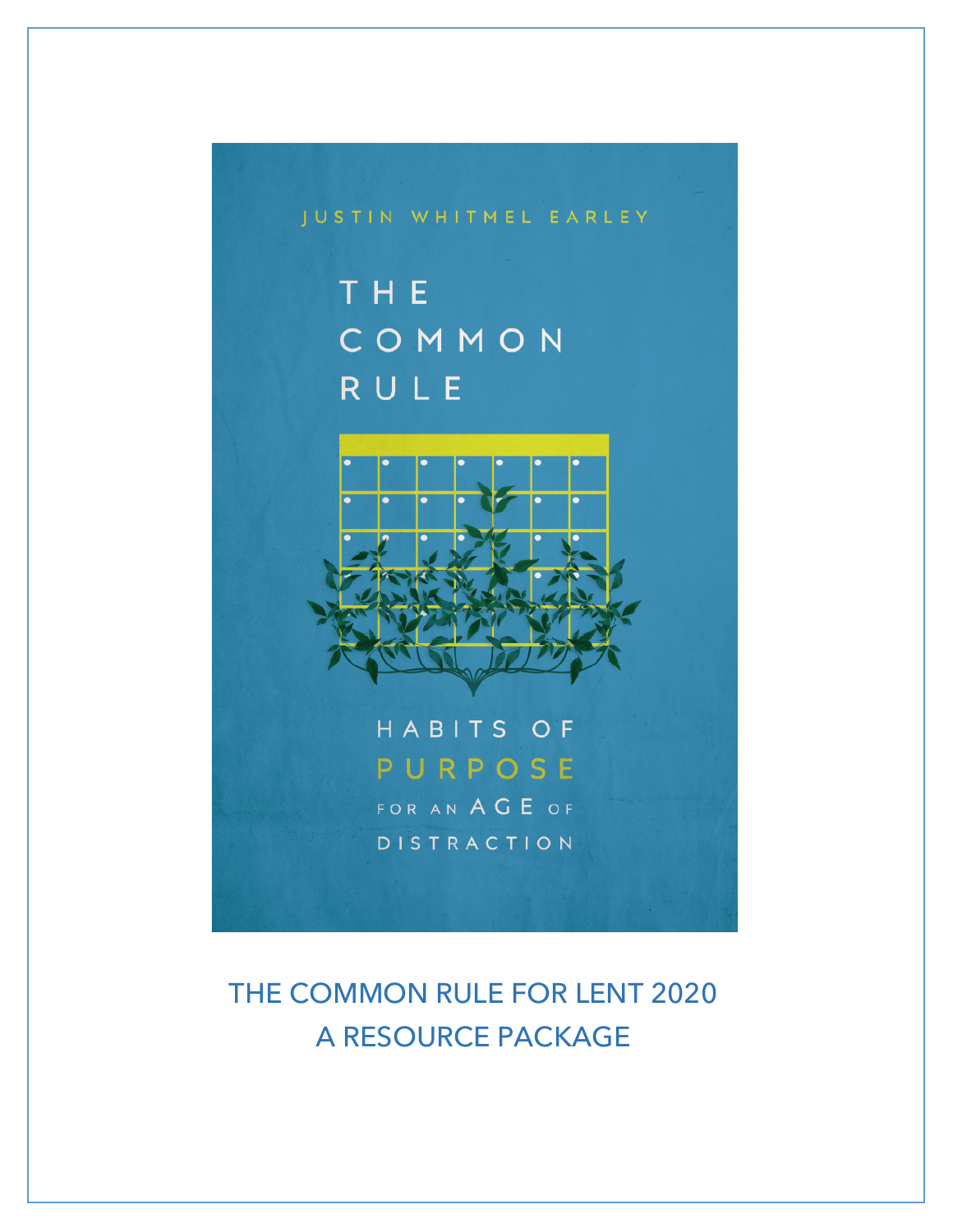WHAT IS LENT? Lent is the season on the church calendar that comes just before Easter. It is 40

days long (if you don't count the Sundays, which are seen as "little easters.") While there are many ways that Lent is described & observed, it is typically in preparation for Easter with a focus on restraint & meditating on the suffering of Jesus.

WHY THE COMMON RULE? Because the Common Rule habits emphasize restraint, Lent

can be a great time to try out the habits of the Common Rule with a group. Also, the six-week timeframe of Lent is the perfect length for new habit formation. Finally, it's also a wonderful way to make Easter more of a celebration, because you spend all of Lent preparing.

HOW TO START? It may be the beginning of Lent, or you may be a couple weeks in already. Either way, it's never too late to start. Pick up wherever you are. Here's what you can do:

### STEP 1: Get your Group Together

This might be a small group, a friend group, or an entire congregation. Whichever it is, meet up with them and watch [this video](https://www.youtube.com/watch?v=ImfwAT1T5lk&feature=youtu.be) to get an introduction to the Common Rule.

### STEP 2: Review the Habits

The best way to do this is by reading [a copy of The Common Rule.](https://www.amazon.com/Common-Rule-Justin-Whitmel-Earley/dp/0830845607) You can also review the habits on the website, at www.thecommonrule.org. If you're going through the book with a small group, check out the free [video guide series](https://www.thecommonrule.org/video-series) that goes habit by habit.

### STEP 3: Visualize the Days and the Weeks

It's really helpful for all to see how the Common Rule will alter your days and weeks. Below is a sample daily and monthly template (customized to 2020) so your group can see how they'll be arranging their days. Use these templates to customize and adapt the habits so they work for you. For example, you might want to pick a different day than Thursday to fast; or you might pick a different hour limit for media than the 4 hours suggested.

### STEP 4: Embrace Community and Failure

Two of the main lessons of The Common Rule is that the good life is the communal life, and that anything worth trying is hard and involves failure. This includes following Jesus. As for community, ideally your group should be meeting every week to share experiences and pray. As for failure, you should remind each other that the goal is not to check off some habits, but to fail together, experience grace, learn and become formed more in the Gospel of Jesus.

I'm so glad you're trying the Common Rule habits. I hope it helps you lean into a life full of the love of God and neighbor.

With much hope,

Justin Whitmel Earley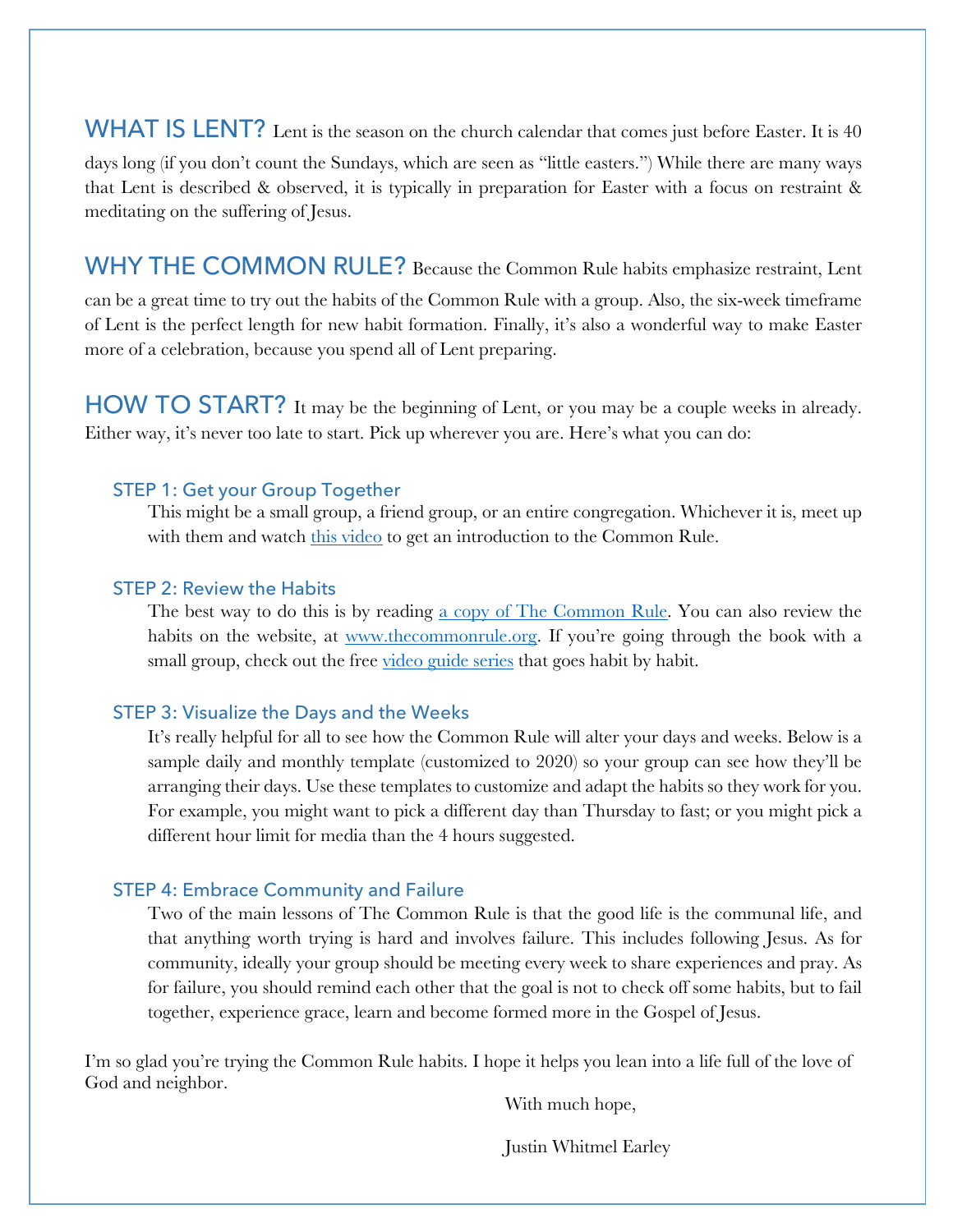# Habits at a Glance



From The Common Rule by Justin Whitmel Earley. Copyright © 2019 by Avodah, LLC. Used by permission of InterVarsity Press, Downers Grove, IL. www.ivpress.com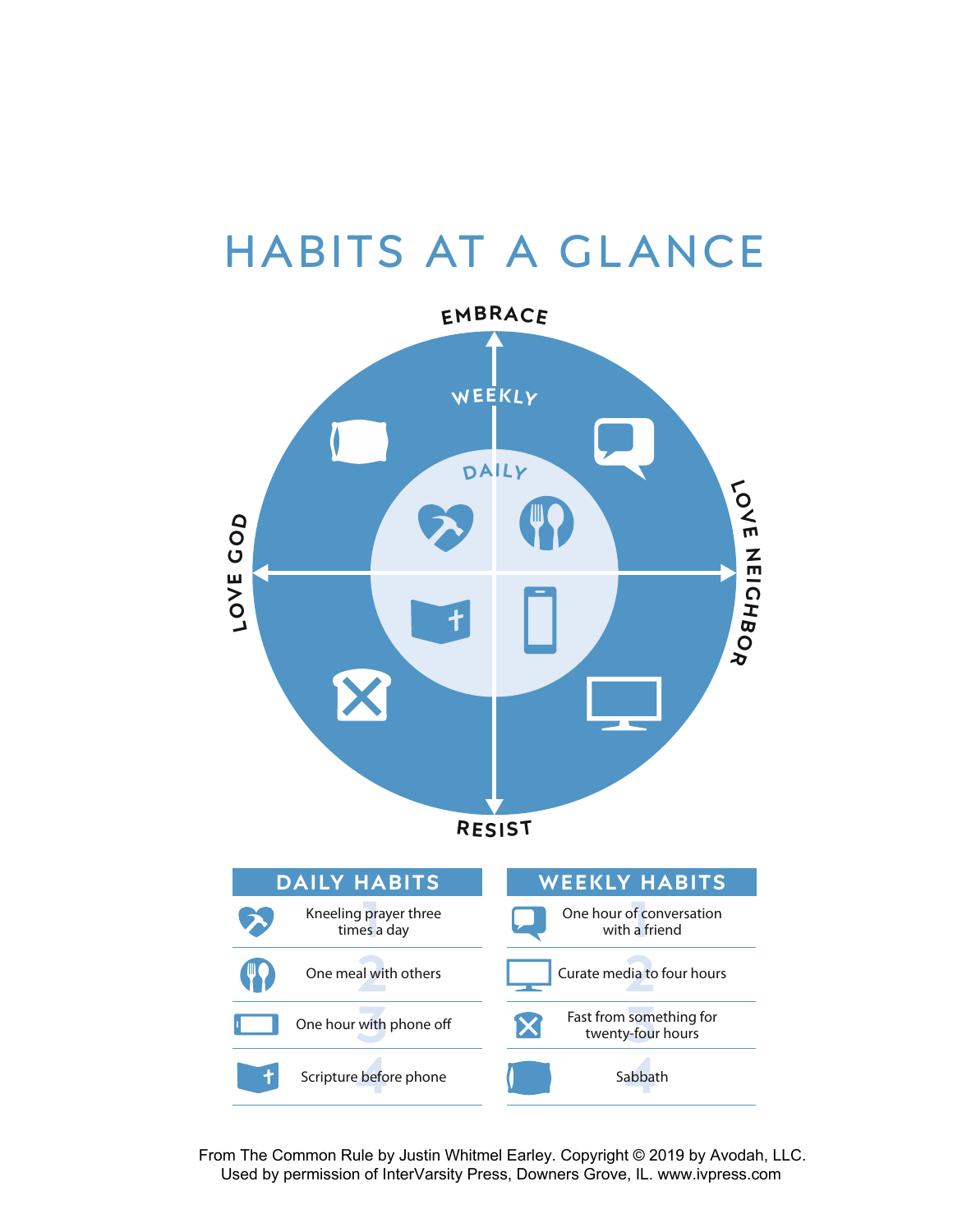## A TEMPLATE FOR THE COMMON RULE DAILY HABITS LENT 2020

### DAILY HABIT 1: KNEELING PRAYER AT MORNING, MIDDAY & BED

■ Morning. Spirit, I was made for your presence. May this day be one I spend with you in all that I do. Amen.

■ Midday. Jesus, I was made to join your work in the world. Please order the rest of my day in love for the people you have given me to serve. Amen.

■ Bedtime. Father, I was made to rest in your love. May my body rest in sleep, and may my mind rest in your love. Amen.

### DAILY HABIT 2: SCRIPTURE BEFORE PHONE

- Pick daily Scripture reading plan. Below are some suggestions:
	- o **[The Repentance Project: An American Lent](https://repentanceproject.org/index.php/an-american-lent/)**: Reading Plan and Prayers for Racial Reconciliation.
	- o **Daily Office Readings**: Use the book of Common Prayer, or online resources such as [this](https://itunes.apple.com/us/app/daily-prayer/id818491760?mt=8) or [this.](https://itunes.apple.com/us/app/daily-prayer-pc-usa/id568520697?ls=1&mt=8)
	- o **Matthew + Psalms**: Read one chapter of Matthew each weekday morning and one Psalm on the weekend mornings. This will give you some space to finish Matthew before Easter.
	- o **Dwell audio Bible [app](https://dwellapp.io/) Lent plan**

### DAILY HABIT 3: DAILY COMMUNAL MEAL

■ In general, my communal meal will be breakfast / lunch / dinner with

.

### DAILY HABIT 4: PHONE OFF ONE HOUR A DAY

■ I will turn my phone off from to each day.